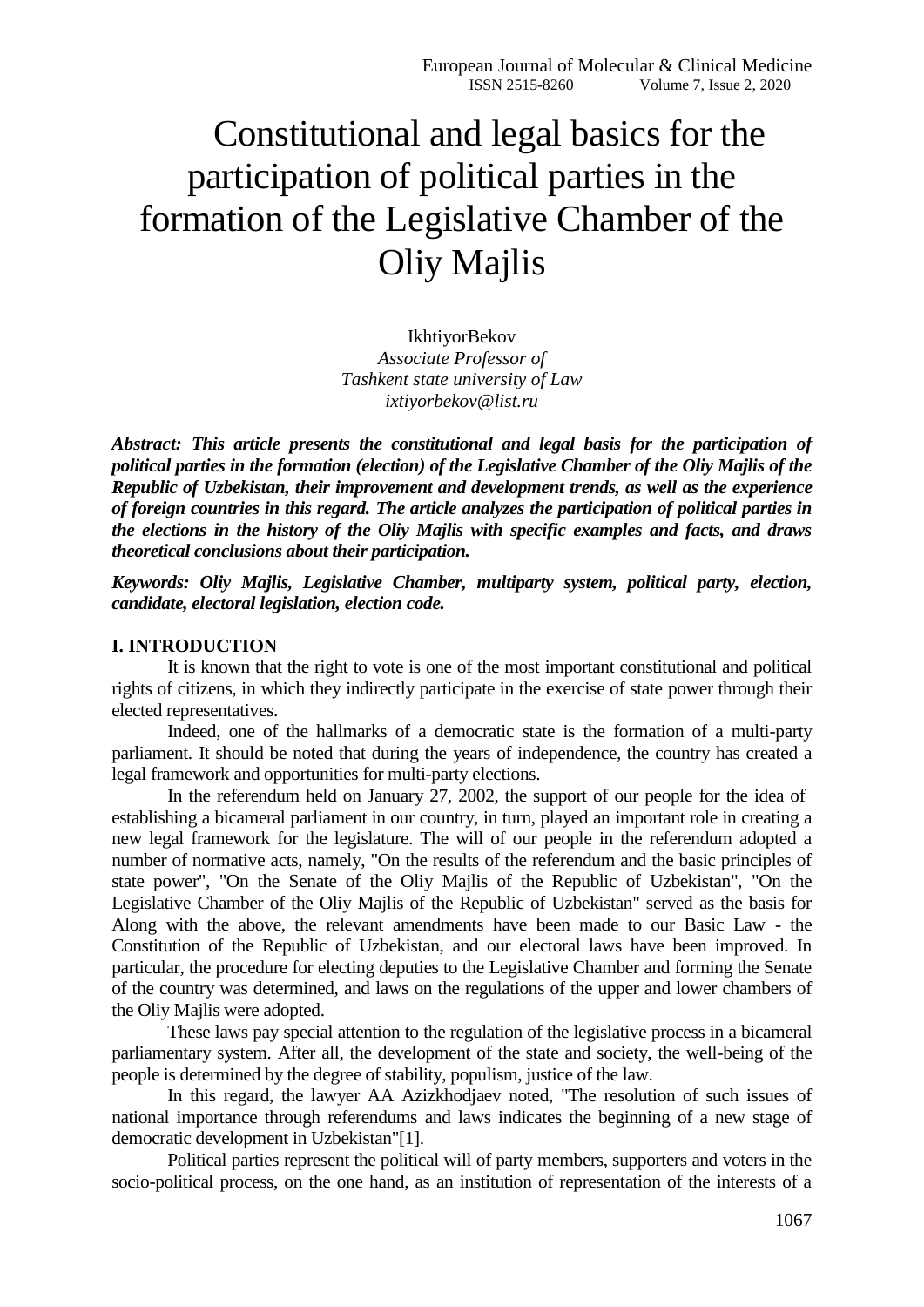certain segment of society. On the other hand, political parties, as a necessary element of the political system, promote the functioning of the authorities and participate in elections in an organized manner [2].

It is known that the Legislative Chamber of the Oliy Majlis of the Republic of Uzbekistan is formed on the basis of elections. After all, the formation of the lower house of parliament in this order is an important condition for building a democratic state governed by the rule of law and guaranteeing the principle of separation of powers.

The participation of political parties is especially important in this process. Because in the formation of the Legislative Chamber of the Oliy Majlis of the Republic of Uzbekistan, the main candidates for deputies are nominated by political parties. Consequently, the ultimate goal of any political party is to gain power. In this sense, participation in the formation of a parliament, in turn, serves to ensure that political parties achieve this key goal. Assessing these issues from today's point of view, President Mirziyoyev said that "any political party can survive as a political force only if it keeps pace with the times and meets its acute requirements"[3].

#### **II. THEORETICAL AND LAW BASIS**

In multi-party democracies, the law regulates the relationship between political parties and other institutions of the political system, determines the forms of their participation in the formation and activities of various state bodies, and the nature of their relations with other public organizations. The activities of the parties in this regard are based on the principles of their separate existence, independence, and non-interference in each other's affairs. It should be noted that these principles are enshrined in a number of international instruments relating to the relationship between political parties and the state. In particular, in a document adopted by the Organization for Security and Co-operation in Europe (OSCE) at the 1990 Copenhagen Conference on Human Criteria, States Parties stated that: "Strict boundaries between the state and political parties", that is, the characteristics of political parties that do not merge with the state [4].

The participation of political parties in the formation of parliament serves their primary electoral function, which determines its nature as an organization designed to seize and exercise state power. In a democratic society, this goal can only be achieved through legitimacy, that is, through the participation of political parties in elections, primarily in central government institutions - the head of state and the formation of parliament[5].

According to lawyer O.Z. Muhammadjanov, political parties and movements are an integral part of democracy, the main participants in elections. He believes that a stable multi-party system will allow voters who vote for candidates and programs of certain political parties to make effective political decisions, thus reducing redundancies, proposing basic approaches to serious issues related to the development of society and the state [6].

Indeed, as S.E.Zaslavsky rightly acknowledged, "from the point of view of the constitutional system, the relationship between the activities of political parties and the legislation governing elections is subject only to legal regulation (primarily the participation of political parties in elections, their organization, reorganization and liquidation). but also in the generality of their purpose of such regulation" [7]. In our opinion, in this sense, it is safe to say that the legislation on political parties and the electoral process are inextricably linked.

It should be noted that the role and importance of political parties, which are one of the main institutions of the political system, are invaluable in the democratic conduct of elections. Consequently, the main task of political parties is to participate in power. Their participation can only achieve its goal if it is within the law. The main purpose of a political party's struggle for power in elections is to include its members in its various structures and to participate in power through their activities.

In many developed countries, the activities of political parties are not ideological conflicts, but issues that take into account the strategic problems of the state in all its aspects and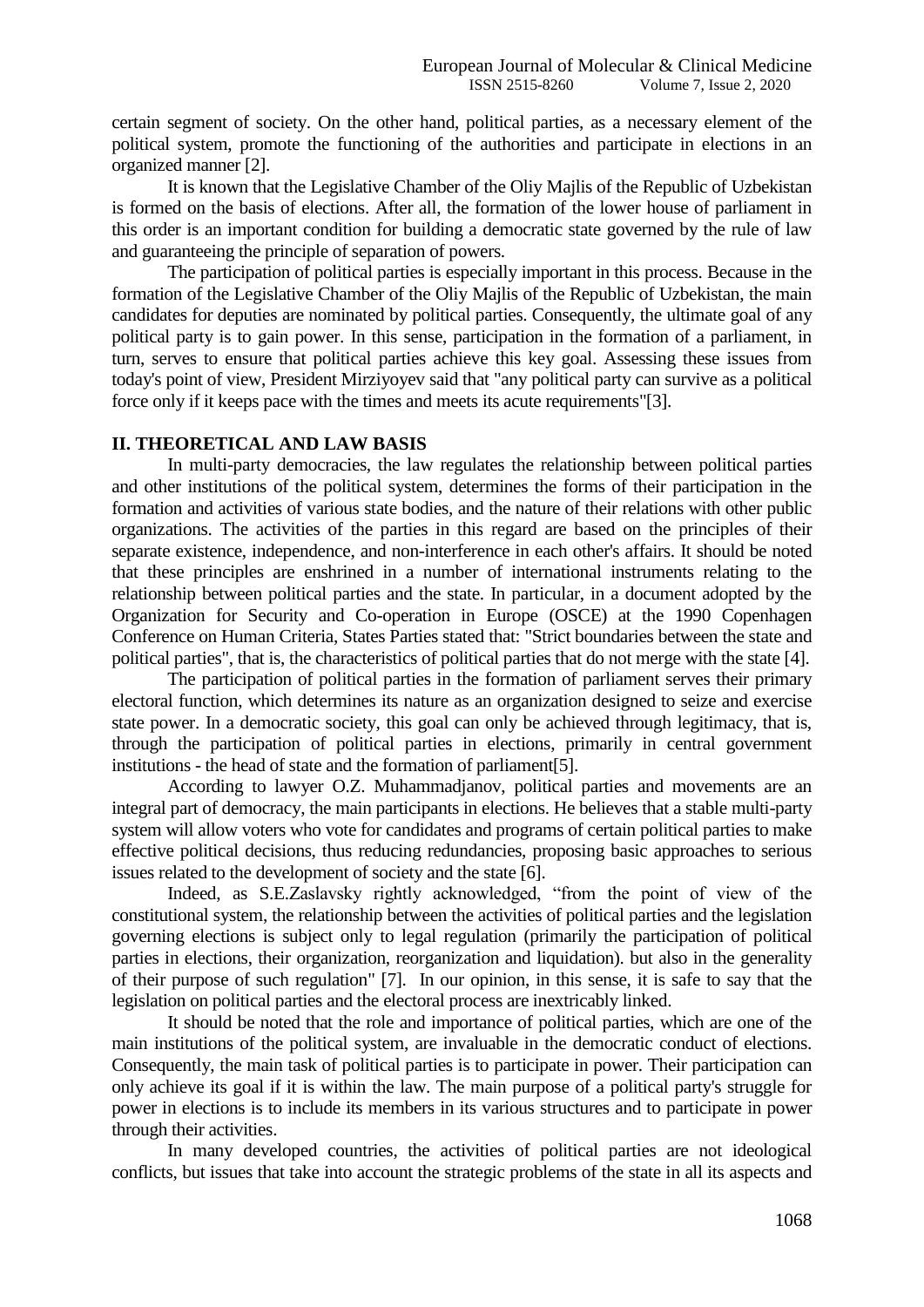help it to work effectively. They become more active during the election campaign and represent the interests of the state and the nation in the form of their deputies in the parliamentary factions [8].

It is well known that the activities of political parties have played a decisive role in achieving economic and political success in developed countries and adapting the current system to the interests of citizens [9]. Therefore, the role and place of the main subjects of the political system - political parties - in building a democratic state governed by the rule of law is invaluable. Indeed, political parties shape and express the public opinion of various sociopolitical forces in society. Political parties are an integral part of the modern democratic system, one of the main participants in election campaigns.

A stable multi-party system offers a range of approaches to addressing critical issues in the development of society and the state, and thus allows decision-makers to vote for a particular political party, its candidates, and its programs.

At the same time, it should be noted that the role of parties in election campaigns, in shaping and expressing the political will of the people is not always uniform. The principle of multiparty system is reflected in the formation of political associations from among the deputies elected on party lists. These associations not only ensure the political representation of various segments of the population in parliament, but also play an important role in improving the organization of the entire parliamentary process. At the same time, it is natural that the fragmentation of society into several small political parties and groups, in turn, has a negative impact on their full representation in parliament. should also be taken into account.

The experience of developed countries shows that the role of political parties in elections is determined by the legal framework of their participants. At the same time, we see that in different foreign countries, this right also applies to other political associations. For example, in Albania, Romania, Belarus, various public associations, and in Spain, Norway, Poland, and Bulgaria, certain groups of voters have the right to run for parliament [10]. These participants include political parties (their coalitions), non-political social associations, and voters.

However, there are also states where independent candidates nominated by initiative groups of direct voters have the same right to participate in the election process as candidates nominated by political parties. For example, in an election to the lower house of the German parliament, a person who collects 200 signatures can be registered as a direct candidate [11]. Only in some countries, including the United Kingdom and the Commonwealth, does electoral law place independent candidates at the center of the electoral process, not political parties, but officially participating as individuals. In Canada, for example, political parties are not officially recognized during elections (parliamentary elections). The election process is organized in such a way that the participating candidates act as individuals. In this case, the candidate must be supported by 25 voters, whose signatures are confirmed by witnesses[12].

However, the practice of campaigning in these countries suggests that the direct participation of political parties is crucial in any election. There is no real chance of winning the election without being linked to independent candidates or political parties.

It should be noted that the rules and requirements for the participation of independent candidates in the elections, as well as the legislation of the above-mentioned countries, have been strengthened for some time in the history of electoral legislation of our country. In 1999, for the first time in the world election practice, the Center for Support of Independent Candidates was established in our country. One of the main goals of the center was to support the candidates nominated by the initiative groups of voters in the elections to the Legislative Chamber of the Oliy Majlis and local representative bodies. It should be noted that in our country, as in many other countries, independent candidates have not been able to "compete" with political parties in parliamentary elections. This view is confirmed by A.Kh. Saidov, the head of the Center for Support of Independent Candidates of the Republic of Uzbekistan, who said, "Parliamentary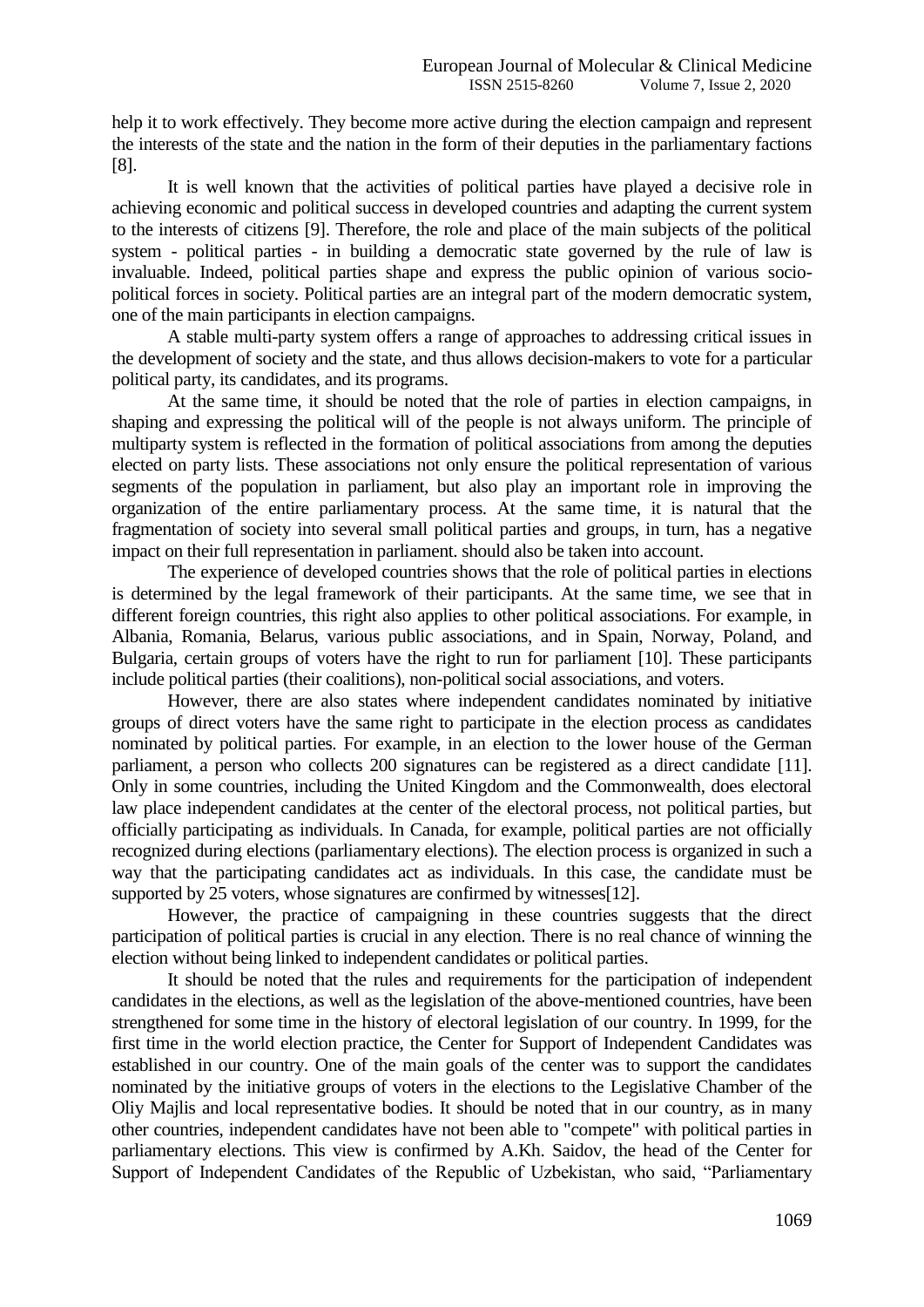elections have shown that most independent candidates do not have the experience to run in elections. They also do not have adequate campaign mechanisms. Political parties are superior to them in this regard. The fact that most independent candidates are not closely or directly involved in politics makes it much more difficult for them to compete with professional politicians and then defend their interests in parliament [13]". According to the Law of the Republic of Uzbekistan "On Amendments and Addenda to Certain Laws of the Republic of Uzbekistan in connection with the Improvement of Electoral Legislation" of December 25, 2008, this institution was excluded from the legislation if the electoral legislation includes citizens directly among the subjects entitled to nominate candidates.

Legislation in many countries (Algeria, Bulgaria, Venezuela, Germany, etc.) allows for the nomination of independent candidates directly by the electorate, providing for the privileged position of parties. For example, the Federal Law on Elections to the Bundestag provides for the possibility of independent deputies to nominate candidates in majoritarian constituencies, with 200 voters having to register, which is not a requirement for parties. Bulgaria's 1991 Election Law requires independent candidates in majoritarian constituencies to collect at least 2,000 signatures, in contrast to party candidates.

With regard to NGOs, it should be noted that the legislation of most countries recognizes only political parties and voters as subjects of the electoral process and does not consider other public organizations as subjects of the electoral process as a whole.

In some countries, the law explicitly prohibits NGOs from running in elections. In particular, the Bulgarian Law on Political Parties of 1990 (Article 13) stipulates that public organizations must not only nominate their candidates in the election process, but also organize rallies, demonstrations, meetings and public campaigning in support or opposition to a political party or candidate. use of other forms" [14].

#### **III. RESULTS AND DISCUSSION**

Recognizing that the constitutional and legal basis for the participation of political parties in the formation of parliaments in foreign countries is based on the political regime of these countries, the traditions of state power, we see a strong legal framework in our country.

It should be noted that the basic principles in this regard are first of all reflected in the relevant articles of our Constitution.

In particular, Article 60 of the Constitution directly applies to the activities of political parties, according to which "Political parties represent the political will of various classes and groups and participate in the formation of state power through their democratically elected representatives"[15]. In addition to the above, a separate chapter of the Constitution, entitled "Political Rights" (Chapter VIII), states that "citizens of the Republic of Uzbekistan have the right to participate in the management of public and state affairs directly and through their representatives" (Article 32); "Citizens of the Republic of Uzbekistan have the right to join trade unions, political parties and other public associations, to take part in mass movements" (Article 34), which states that No one shall be deprived of his liberty and dignity "(Article 34).

Chapter XXIII of the Constitution, entitled "The Electoral System", Article 117 enshrines the right of citizens to vote and to be elected and the basic principles and timing of elections.

These norms, enshrined in the Constitution, required the reform of the electoral system, in particular the creation of a legal basis for the formation of the Oliy Majlis. To this end, Article 6 of the Law "On the Procedure for Implementing the Constitution of the Republic of Uzbekistan" instructed the Presidium of the Supreme Council to prepare a draft law on elections to the Oliy Majlis in 1993 and publish it for public discussion [16]. Following the discussion of the draft law, on December 28, 1993, at the fourteenth session of the Supreme Council, the Law "On Elections to the Oliy Majlis of the Republic of Uzbekistan" was adopted [17].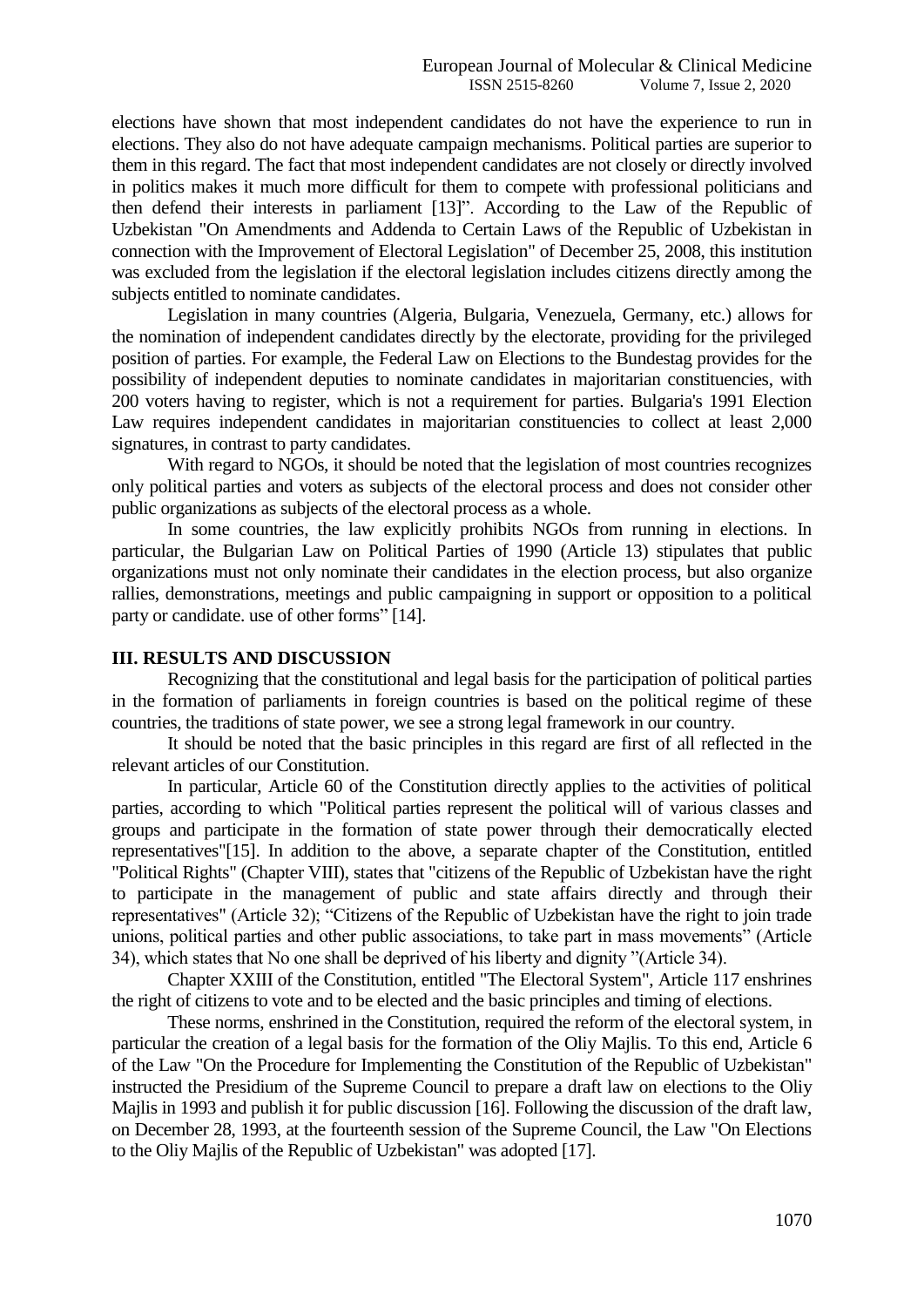The Law on Elections to the Oliy Majlis of the Republic of Uzbekistan strengthened the basic principles of parliamentary elections ... This law provided the legal basis for the formation of a new type of democratic parliament[18]. This law has been constantly improved since its adoption. If the relevant amendments and additions were made to the law on December 26, 1997 and August 19, 1999, they were adopted in a new edition on August 29, 2003 [19]. One of the main differences between the new law and the old one is that it consists of two main parts, Section 1 is devoted to elections to the Legislative Chamber of the Oliy Majlis, and Section 2 is devoted to elections to the Senate of the Oliy Majlis. The law in this new edition has also been constantly improved, and several changes and additions have been made. For example, the law was amended on August 27, 2004[20], according to Article 22 (4), the number of women must be at least 30 percent of the total number of candidates nominated by political parties, the December 3, 2004 amendment simplifies the procedure for voting on ballots.

The next stage in the development of this legislation is the Law of the Republic of Uzbekistan "On Amendments and Addenda to Certain Laws of the Republic of Uzbekistan in Connection with the Improvement of Electoral Legislation" of December 25, 2008. The law is aimed at solving these tasks, which are of great importance in ensuring the further development of our country on the path to building a democratic state and a strong civil society. This law, which amended 13 laws of the Republic of Uzbekistan, as well as Article 77 of the Constitution of the Republic of Uzbekistan, was another important step towards the gradual liberalization and democratization of the electoral legislation of the country. Amendments and additions to Article 117 of the Constitution of 24 April 2003 and 16 April 2014 also played an important role in strengthening the constitutional basis of suffrage.

The electoral legislation of our country has been constantly evolving in accordance with international norms, foreign and national experience, various changes and additions have been made to the laws.

Over the past three years, measures have been taken to strengthen the legal framework for popular government and political pluralism in the conduct of elections to representative bodies on the basis of openness, transparency and independence, and to gradually modernize the electoral system. The electoral system has become not only an element of the democratic system of government, but also an indicator of the level of participation of civil society in public administration.

The country's large-scale reforms, the policy of further democratization of the state formation process, have required further improvement of the legal framework of the electoral system, taking into account the experience gained in the preparation and conduct of elections, modern international electoral standards and the widespread use of information and communication technologies [21].

On December 22, 2017, the President of the Republic of Uzbekistan Sh. Mirziyoyev in his Address to the Parliament of the Republic of Uzbekistan - Oliy Majlis said: He therefore stressed the need to develop and adopt a single Electoral Code that would meet international norms and standards [22].

In the framework of the implementation of the State Program on the implementation of the Action Strategy for the five priority areas of development of the Republic of Uzbekistan for 2017-2021 in the "Year of Active Entrepreneurship, Support of Innovative Ideas and Technologies" approved by the Decree of the President of the Republic of Uzbekistan dated January 22, 2018 PF-5308 The draft Electoral Code of the Republic has been developed.

The draft unifies the electoral legislation (current laws, "On Elections of the President of the Republic of Uzbekistan", "On Elections to the Oliy Majlis of the Republic of Uzbekistan", "On Elections to Regional, District and City Councils of People's Deputies of the Republic of Uzbekistan", "On the Central Election Commission of the Republic of Uzbekistan") , based on the recommendations of the OSCE Office for Democratic Institutions and Human Rights, the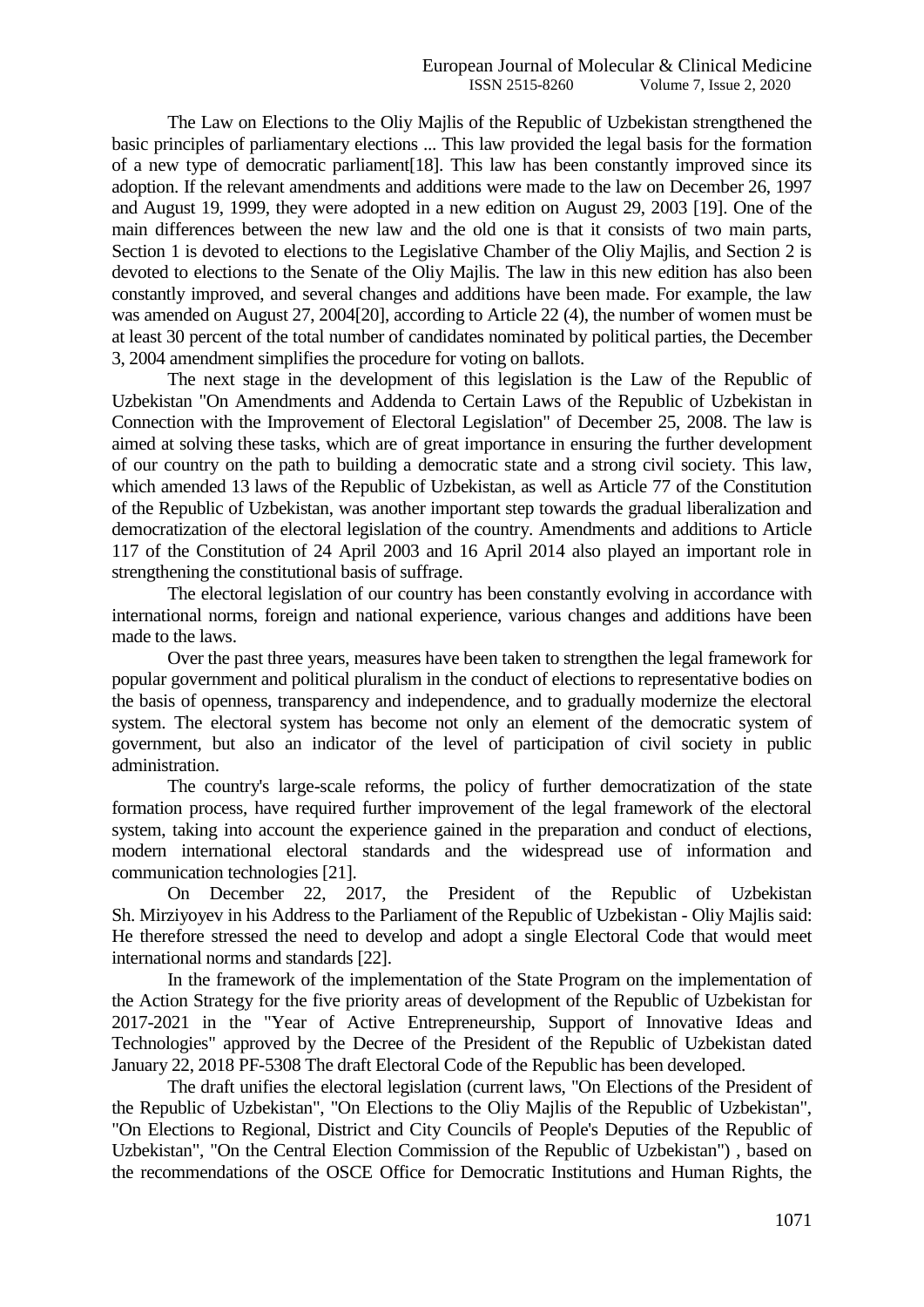Shanghai Cooperation Organization, the Commonwealth of Independent States, the World Association of Electoral Bodies, and the Organization of Islamic Cooperation. During the preparation of the draft, the electoral legislation was thoroughly recorded and the national practice of conducting elections was generalized, and the electoral legislation and practice of a number of foreign countries were studied.

The draft Electoral Code also includes proposals made by international organizations specializing in the field of elections. In particular, the following **10** recommendations of the OSCE Office for Democratic Institutions and Human Rights and the Venice Commission were included in the draft Electoral Code of the Republic of Uzbekistan [23].

The main purpose of the Electoral Code is:

- Improving additional practical mechanisms for the protection of citizens' suffrage;

- systematization, unification (unification) of the electoral legislation;

- ensuring a hierarchy of suffrage norms;

- strengthening the guarantees of transparency of the electoral process.

That is why on June 25, 2019, the Electoral Code of the Republic of Uzbekistan was adopted.

In the history of Uzbekistan, the adoption of the Electoral Code is an important event in the development of the constitutional basis of the electoral system in our country, strengthening the role of citizens in governing the state and society, consistent implementation of universally recognized principles based on democratic principles.

Along with the above constitutional and legal norms, on December 26, 1996, the Law of the Republic of Uzbekistan "On Political Parties" was adopted, which is directly aimed at legal regulation of the activities of political parties.

The law defines the concept of a political party, the legal basis for the activities of political parties, the principles of formation and operation of political parties, membership in political parties, guarantees for the activities of political parties, formation, registration, denial of registration, suspension, termination, party charter, rights of political parties, factions of political parties in the Legislative Chamber of the Oliy Majlis of the Republic of Uzbekistan, parliamentary majority and parliamentary opposition, merger of factions of political parties, party groups in the Jogorku Kenesh of the Republic of Karakalpakstan and local government bodies, property of political parties. Restrictions on the provision of legal norms on control over the compliance of political parties with the legislation and their charters n.

According to Article 12 of the Law of the Republic of Uzbekistan "On Political Parties", political parties have the right to participate in elections to public authorities in the manner prescribed by law.

Article 8 of the Law of the Republic of Uzbekistan "On Financing of Political Parties" of April 30, 2004 strengthens the procedure for "state funding of participation of political parties in elections to the Legislative Chamber and other representative bodies of state power" as a form of state funding of political parties.

The elections to the Legislative Chamber of the Oliy Majlis of the Republic of Uzbekistan were also held on the basis of the above constitutional principles.

The role of political parties as the main subject of the electoral process can be seen from year to year if the first convocation of the Oliy Majlis in 1994 was attended by only two parties (69 deputies from the People's Democratic Party and 14 deputies from Vatan Taraqqiyoti) and government representatives. One bloc elected 167 deputies (representing 33% of the party nominees)[24], while the number of parties participating in the 1999 parliamentary elections reached five (49 deputies from the People's Democratic Party of Uzbekistan, 20 deputies from the Vatan Taraqqiyoti party, Eleven deputies were elected from the Social Democratic Party "Adolat", 10 deputies from the Democratic Party "Milliy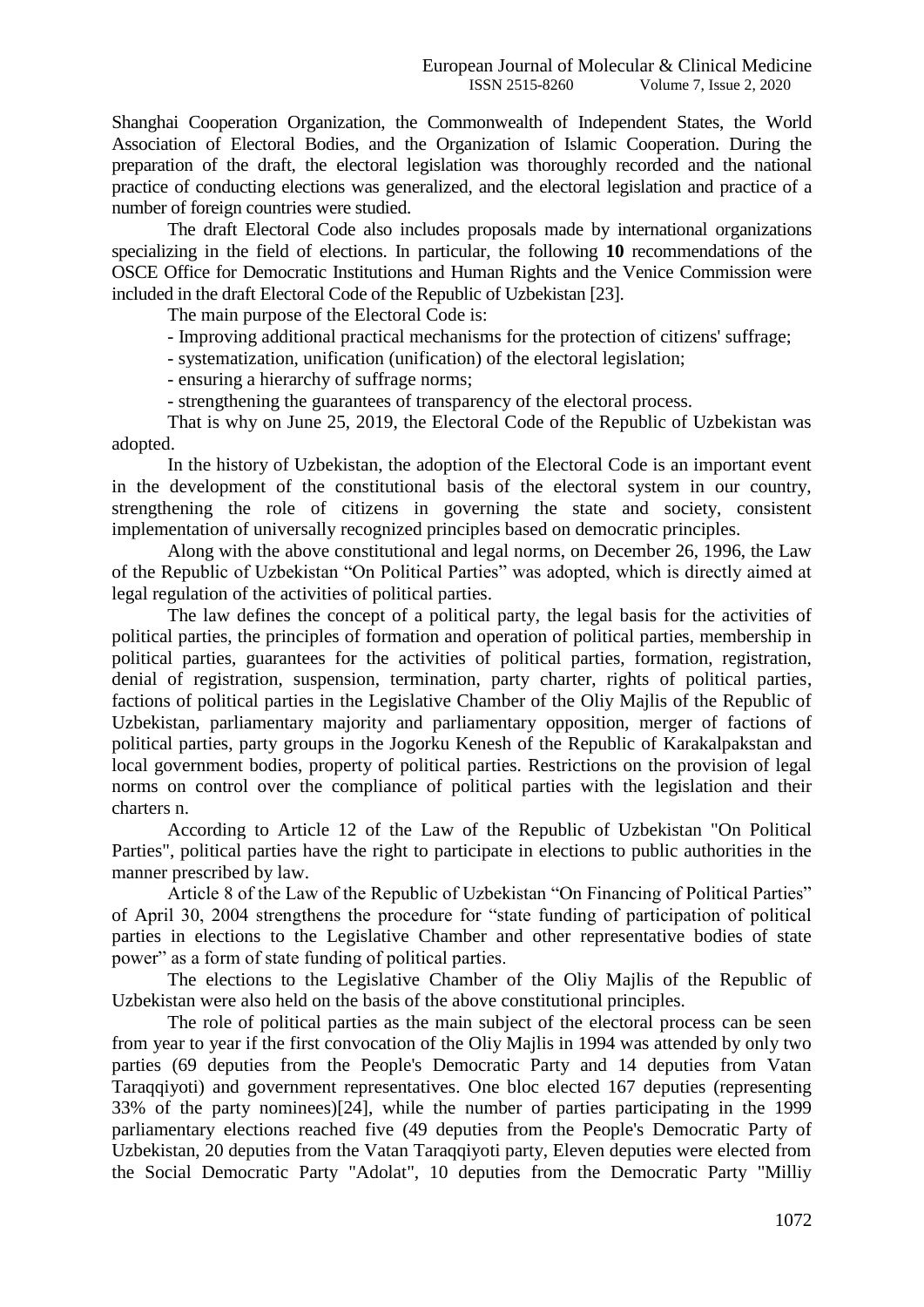Tiklanish" and 34 deputies from the National Democratic Party "Fidokorlar"[25]. Deputies elected from parties accounted for 45 per cent of the total number of deputies.

In the 2004, 2009, and 2014 elections to the Legislative Chamber of the Oliy Majlis of the Republic of Uzbekistan, virtually all active parties participated.

For example, on November 15, 2019, the Central Election Commission of the Republic of Uzbekistan allowed a total of five political parties to participate in the elections to the Legislative Chamber. Movement of Entrepreneurs and Businessmen - Liberal Democratic Party, Social Democratic Party "Adolat" , The People's Democratic Party, the Ecological Party has decided to register 750 candidates for 150 seats [26].

From the above, it is clear that today the activities of parliaments, including the Legislative Chamber of the Oliy Majlis of the Republic of Uzbekistan, are unimaginable without political parties. Consequently, voter confidence in political parties and the candidates they nominate is growing. This indicates that the legal framework for reforms aimed at increasing the role of political parties in the country has been created.

## **IV. CONCLUSION**

In conclusion, the specifics of the participation of political parties in the formation of the Legislative Chamber of the Oliy Majlis of the Republic of Uzbekistan are as follows:

- political parties - a key element of the political system involved in the formation of the Legislative Chamber of the Oliy Majlis of the Republic of Uzbekistan;

- Political parties participate in the formation of the Legislative Chamber of the Oliy Majlis of the Republic of Uzbekistan through direct elections;

- The participation of political parties in the formation of the Legislative Chamber of the Oliy Majlis of the Republic of Uzbekistan is regulated by special legislation;

- Participation in the elections to the Legislative Chamber of the Oliy Majlis of the Republic of Uzbekistan is not only the right of political parties, but also their distinctive feature, that is, their commitment to society through participation in elections;

- Political parties strive to achieve their goals of gaining state power by participating in the formation of the Legislative Chamber of the Oliy Majlis of the Republic of Uzbekistan.

## **Bibliography**

- [1] Azizxo'jaev A.A. A real Uzbek affair. Tashkent: "Academy", 2003. P.72.*(Азизхўжаев А.А. Чин ўзбек иши. – Тошкент: "Академия", 2003. – Б.72.)*
- [2] Saidova L. Features of the electoral system of Uzbekistan and the increasing role of political parties in this system // Materials of a workshop on the election of the President of the Republic of Uzbekistan and the Oliy Majlis of the Republic of Uzbekistan. - Tashkent: Uzbekistan. - S. 35.*(Саидова Л. Особенности избирательной системы Узбекистана и возрастающая роль политических партии в этой системе // Материалы рабочего семинара-совещания окружных избирательных комиссии по выборам Президента Республики Узбекистан и в Олий Мажлис Республики Узбекистан. – Ташкент: Узбекистан. – С.35.)*
- [3] Speech by President Shavkat Mirziyoyev at a video conference with representatives of the Oliy Majlis, political parties and the Ecological Movement of Uzbekistan.*(Президент Шавкат Мирзиёевнинг Олий Мажлис палаталари, сиёсий партиялар ҳамда Ўзбекистон Экологик ҳаракати вакиллари билан видеоселектор йиғилишидаги маърузаси.)* //<https://president.uz/uz/lists/view/781>
- [4] 4. On the criteria of free and fair choice (according to the documents of the Inter-Parliamentary Union). - M., 1994. - P.9.*(О критериях свободных и справедливых выборов (пр документам Межпарламентского Союза). – М., 1994. – С.9.)*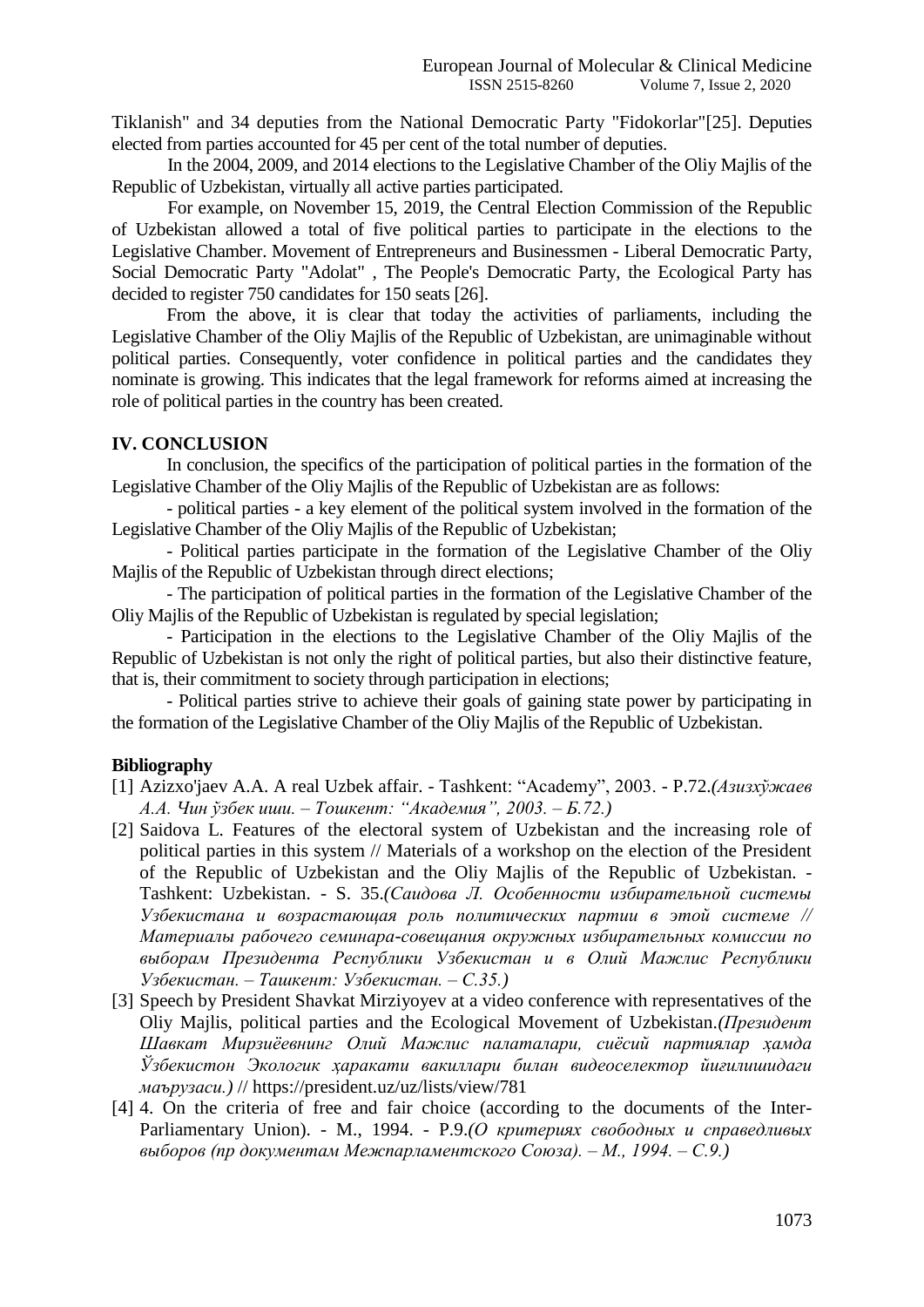- [5] Yudin Yu. Political parties and law in the modern state. M .: Forum, Infra-M, 1998 .-- S. 191.*(Юдин Ю. Политические партии и право в современном государстве. – М.: Форум, Инфра-М, 1998. – С. 191.)*
- [6] 6. Muhammadjonov O. Elections and political parties // "Life and law". Tashkent, 2004. - №2. - P. 37.*(Муҳаммаджонов О. Сайлов ва сиёсий партиялар // "Ҳаёт ва қонун". – Тошкент, 2004. - №2. – Б. 37.)*
- [7] Zaslavsky S.E. Political Parties in Russia: Problems of Legal Institutionalization. M .: Institute of Law and Public Policy, 2003. - P. 221-222*.(Заславский С.Е. Политические партии России: проблемы правовой институционализации. – М.: Институт права и публичной политики, 2003. – С. 221-222.)*
- [8] Jumaev R. The state and society: on the path to democratization. Tashkent: "Sharq", 1998. - B. 42.*(Жумаев Р. Давлат ва жамият: демократлаштириш йўлида. – Тошкент: "Шарқ", 1998. – Б. 42.)*
- [9] See: Husanov O. Elections are an expression of democracy // "Society and governance". Tashkent, 2002. –P.10.*(Қаранг: Ҳусанов О. Сайлов – демократия ифодаси // "Жамият ва бошқарув". – Тошкент, 2002. – Б.10. )*
- [10] V. Lysenko. The procedure for nominating candidates in parliamentary elections: foreign experience.*(В.Лысенко. Порядок выдвижения кандидатов на парламентских выборах: зарубежный опыт.)* // [http://www.rfsv.ru/education/informirovanie/poriadok](http://www.rfsv.ru/education/informirovanie/poriadok-vydvizheniia-kandidatov-na-parlamentskikh-vyborakh-zarubezhnyi-opyt)[vydvizheniia-kandidatov-na-parlamentskikh-vyborakh-zarubezhnyi-opyt](http://www.rfsv.ru/education/informirovanie/poriadok-vydvizheniia-kandidatov-na-parlamentskikh-vyborakh-zarubezhnyi-opyt)
- [11] 11. Yudin Yu.A. Political parties and the law in the modern state. M., Infra-M, 1998. - P. 189.*(Юдин Ю.А. Политические партии и право в современном государстве. – М., Инфра-М, 1998. – Б. 189.)*
- [12] 12. Parliamentarism: the experience of foreign countries / Compilers: I.Kamilov, F.Bakaeva, A.Ablullaev. Under the general editorship of RM Alimov. - Tashkent: "Sharq". 2004. - P.130. *(Парламентаризм: хорижий мамлакатлар тажрибаси / Тузувчилар: И.Комилов, Ф.Бакаева, А.Аблуллаев. Р.М.Алимовнинг умумий таҳрири остида. – Тошкент: "Шарқ". 2004. – Б.130.)*
- [13] Saidov A.X. Initiative groups of citizens in the electoral system of Uzbekistan // Bulletin of the Central Election Commission of the Republic of Uzbekistan. - Tashkent, 2004. - №4. - P.17.*(Саидов А.Х. Ўзбекистон сайлов тизимида фуқароларнинг ташаббускор гуруҳлари // Ўзбекистон Республикаси Марказий сайлов комиссияси Ахборотномаси. – Тошкент, 2004. - №4. – Б. 17.).*
- [14] Yudin Yu.A. Political parties and the law in the modern state. M .: Infra-M, 1998. P. 193.*(Юдин Ю.А. Политические партии и право в современном государстве. – М.: Инфра-М, 1998. – С. 193.)*
- [15] The Constitution of the Republic of Uzbekistan. Tashkent: Uzbekistan, 2019. 20 p. *(Ўзбекистон Республикаси Конституцияси. – Тошкент: Ўзбекистон, 2019. – 20 б.)*
- [16] Bulletin of the Supreme Council of the Republic of Uzbekistan. 1993. 1-son. Article 6.*(Ўзбекистон Республикаси Олий Кенгашининг Ахборотномаси. – 1993. – 1 сон. – 6-модда).*
- [17] Bulletin of the Supreme Council of the Republic of Uzbekistan. 1994. 1-son. -Article 6. (Ўзбекистон Республикаси Олий Кенгашининг Ахборотномаси. – 1994. – 1-сон. – 6-модда).
- [18] Odilqoriev H.T. The legal basis of democratic elections // Huquq-Pravo-Law, 2001. №1. - P. 5-6.*(Одилқориев Ҳ.Т. Демократик сайловларнинг қонуний замини // Ҳуқуқ-Право-Law, 2001. - №1. – Б. 5-6.)*
- [19] Bulletin of the Oliy Majlis of the Republic of Uzbekistan. 2003. Issue 9-10. Article 132.*(Ўзбекистон Республикаси Олий Мажлисининг Ахборотномаси. – 2003. – 9-10-сон. – 132-модда.)*